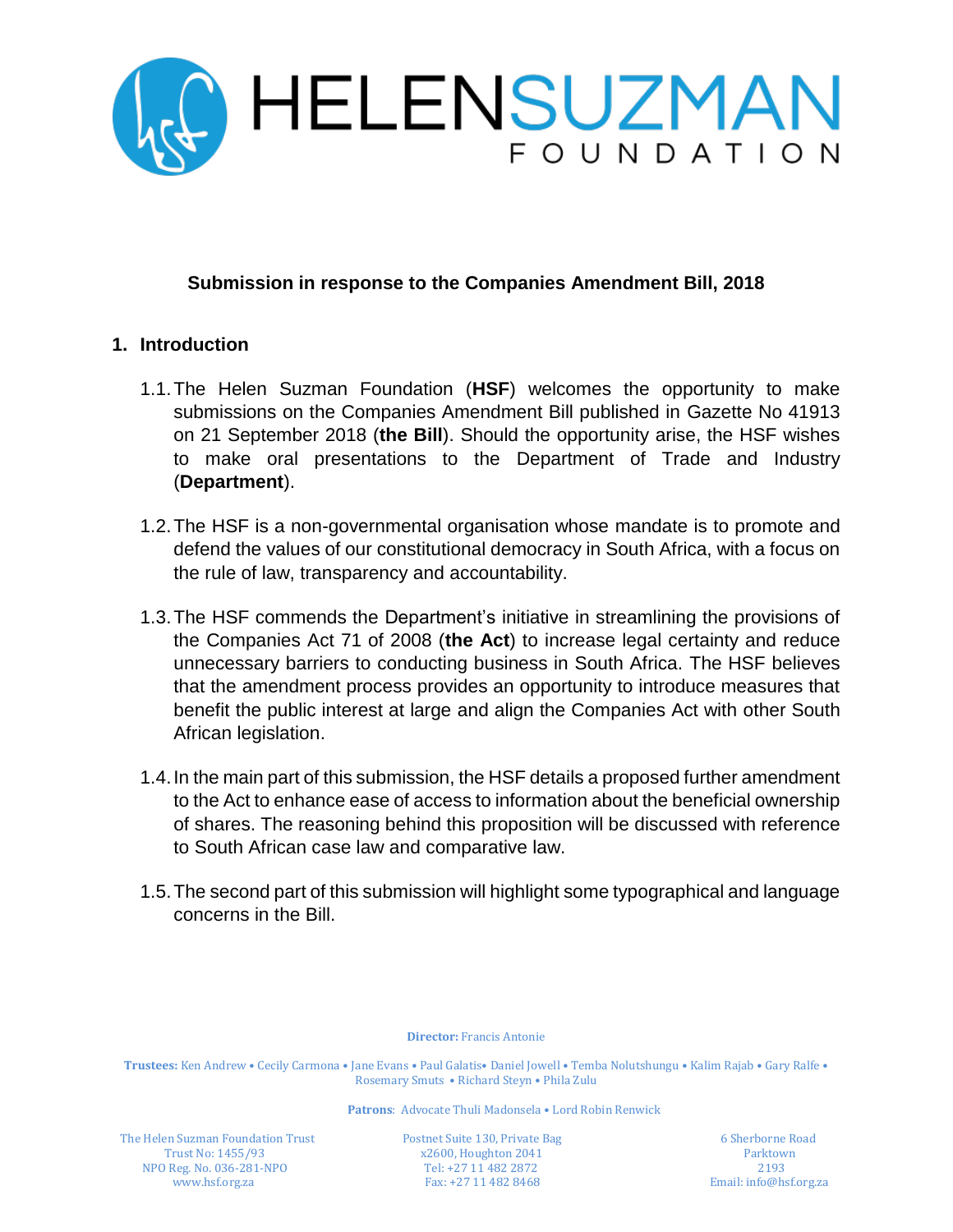# **2. Transparency in relation to beneficial ownership**

- 2.1.*The need for readily-available access to share registers*
	- 2.1.1. This submission relates to the amendment of sections 25 and 26 of the Act, as contained in sections 3 and 4 of the Bill.
	- 2.1.2. The HSF takes no issue with the amendment contained in section 3 of the Bill, which provides that the Companies and Intellectual Property Commission (**CIPC**) must publish the notice setting out the location of records of the company. In theory, this will enhance transparency in that it allows third parties to know where information about the company is stored, which facilitates access where it is permitted. Practically, in the absence of regulations prescribing how and when such notices will be published, it is not possible at this stage to gauge whether or to what extent transparency will be promoted.
	- 2.1.3. The HSF submits, however, that this amendment to section 25 is an incremental step towards transparency when, in fact, a giant leap is needed. This means reducing the number of steps involved in acquiring information relating to shareholders of private companies. The HSF's view is that one way to do this is for the share registers of companies to be made available electronically via request to the CIPC, in much the same way as information concerning directors is made available currently.
	- 2.1.4. The reason that this change is needed is apparent from how the current regime operates in practice. Currently, section 26(4) of the Act provides that the share register of a company can be accessed in three ways:
		- 2.1.4.1. by inspecting the records directly;
		- 2.1.4.2. by request to the company in the prescribed form; or
		- 2.1.4.3. via use of procedures prescribed in the Promotion of Access to Information Act 2 of 2000 (**PAIA**).
	- 2.1.5. The Act does contain what appears to be strong protections of the right to access information regarding beneficial ownership, such as prescribing a time period within which to provide information requested in writing. Commendably, this time period has been reduced in the Bill from 14 business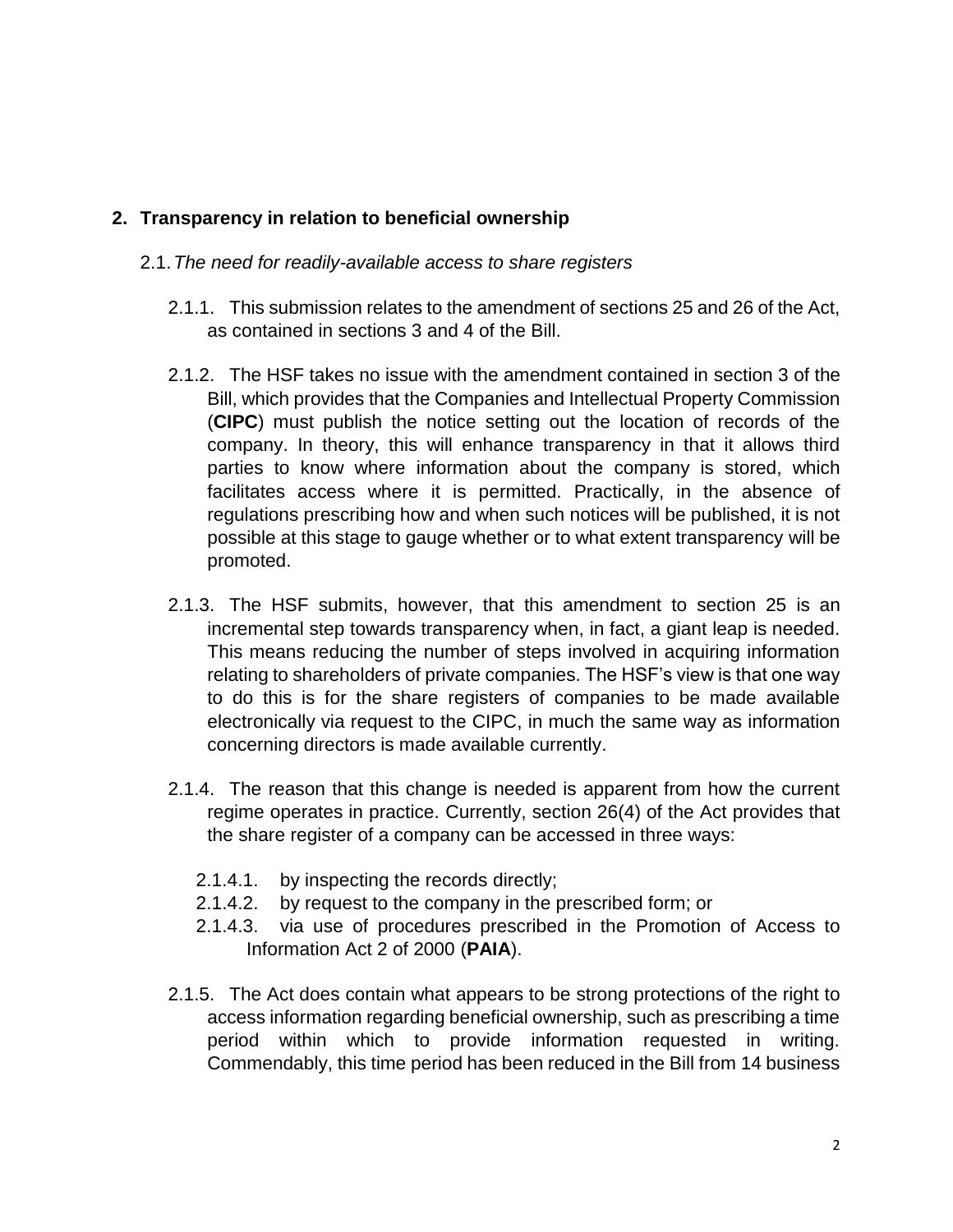days to five. Further, non-compliance with reasonable requests for information is an offence.

- 2.1.6. Nevertheless, this does not guarantee that reasonable requests are accommodated. The case of *Nova Property Group Ltd and Others v Cobbett and Another*<sup>1</sup> (*Nova Property*) illustrates this in an acute way. It highlights how companies can refuse to provide information – contrary to the law - and use legal process to obfuscate their shareholding, against the public interest. Further, it provides important guidance on the proper approach to transparency in relation to company information.
- 2.1.7. Briefly, the facts concern the attempts of a financial journalist who specialises in investigating illegal investment schemes to obtain share registers of companies for the purposes of an investigation. Despite making requests to the relevant companies in terms of the Act, he was refused. The publication that had commissioned the investigation was forced to launch a court application to obtain the share register, resulting in protracted litigation including interlocutory applications. The matter was only resolved by the order of the Supreme Court of Appeal, some two years later, with that court vindicating the right of the journalist to access the share registers of the company<sup>2</sup>.
- 2.1.8. The Court made several important statements regarding the right of access to information contained in section 26(2), including the following:
	- 2.1.8.1. Timely access to securities registers is essential for journalists<sup>3</sup>;
	- 2.1.8.2. There is nothing in sections 26(2) and 26(5) that qualifies the right of access to securities registers, nor is there any reference in these sections to the reasonableness of either the request or the response<sup>4</sup>;

 $\overline{a}$ 

<sup>1</sup> 2016 (4) SA 317 (SCA).

<sup>&</sup>lt;sup>2</sup> Following the judgment allowing access to the share register, serious allegations against the directors of the Nova Property Group Holdings (Pty) Ltd were revealed by the journalist who had originally made the information request – including that the directors had awarded themselves the majority of the shares in the company for almost nothing. This was at the expense of some 33 000 other individuals, many of them pensioners. See J Cobbett "Nova bosses take pensioners' R1bn" *Mail & Guardian* accessed at <https://mg.co.za/article/2016-11-25-00-nova-bosses-take-pensioners-r1bn> on 22 November 2018.

<sup>3</sup> *Nova Property Group* at paragraph 24.

<sup>4</sup> Ibid para 26.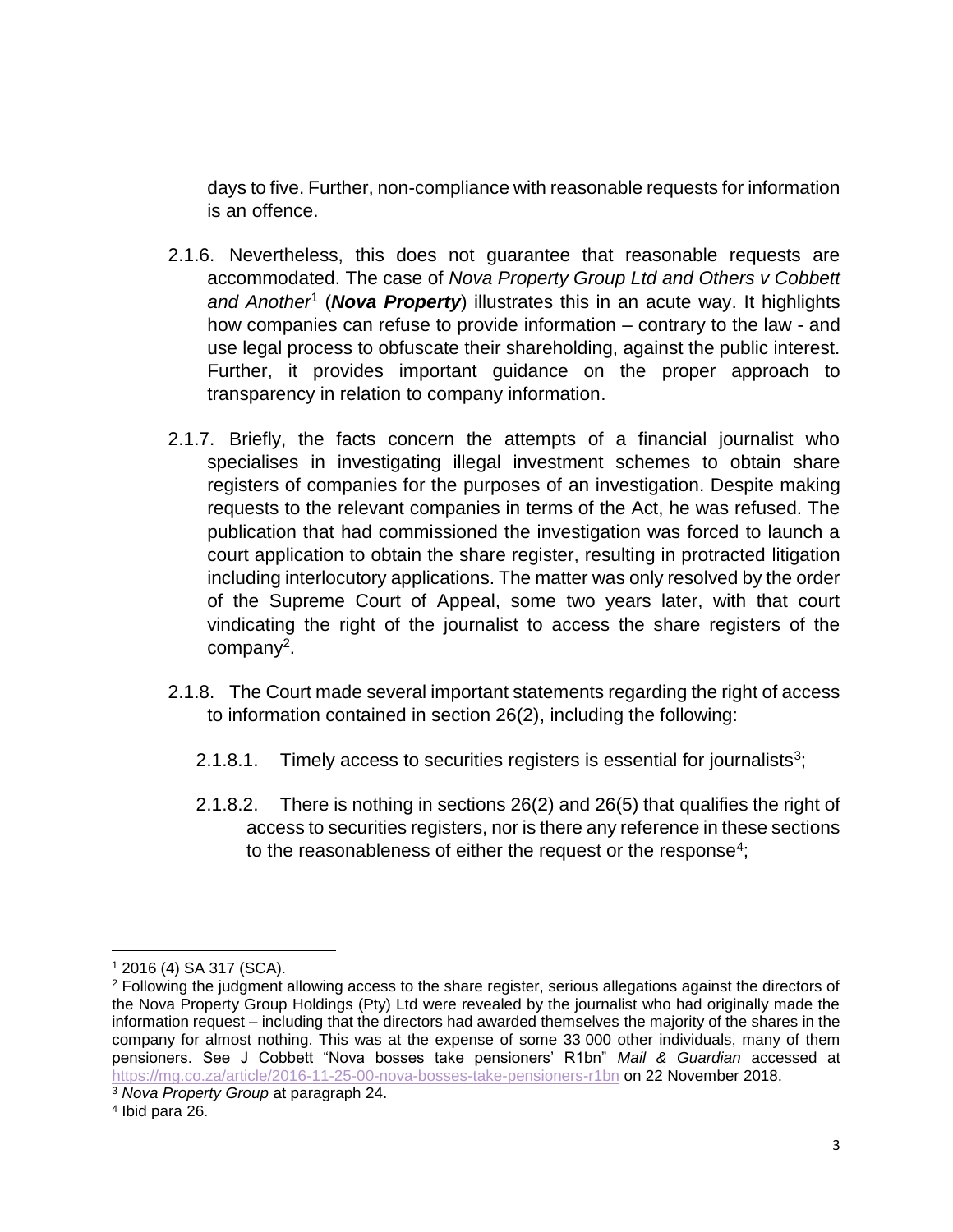- 2.1.8.3. A reasonable request would be one made in accordance with the provisions of section  $26(4)(a)$  and (c) of the Act;<sup>5</sup>
- 2.1.8.4. The 'motive' with which a person seeks access to obtain access to share registers is irrelevant – the right of the public and media to access this information is unqualified $6$ ;
- 2.1.8.5. In enacting section 26(2), the legislature demonstrated a clear intention to provide that this section can be exercised independently of PAIA;<sup>7</sup>
- 2.1.8.6. The exercise of the right to freedom of expression entails a duty on the media to report accurately, which means that journalists must be able to have speedy access to information such as the securities registers;<sup>8</sup>
- 2.1.8.7. Preventing the press from reporting fully and accurately does not only violate the rights of the journalist, but also violates the rights of all the people who rely on the media to provide them with 'information and ideas'; and $9$

## 2.1.8.8. **An unqualified right of access to a company's security register is, therefore, essential for effective journalism and an informed citizenry.**<sup>10</sup>

- 2.1.9. The HSF agrees with the Court's reasoning. It submits, however, that while the right to access a company's security register is unqualified legally, it is qualified by practical constraints. The intention of the existing legislation is therefore not given full effect under the current legislative regime.
- 2.1.10. These practical constraints are illustrated by the *Nova Property Group* case. The most egregious of these is that a company that does not wish to share its information can refuse a request and use the court system to delay investigations. This can put the requestor under financial duress to abandon the request. Therefore, the potential for a chilling effect on the investigation of financial crime exists.

 $\overline{a}$ 

<sup>5</sup> Ibid para 26.

<sup>6</sup> Ibid paras 28, 33, 36, and 48.

<sup>7</sup> Ibid para 32.

<sup>8</sup> Ibid Para 37.

<sup>&</sup>lt;sup>9</sup> Ibid para 37.

<sup>10</sup> Ibid para 38.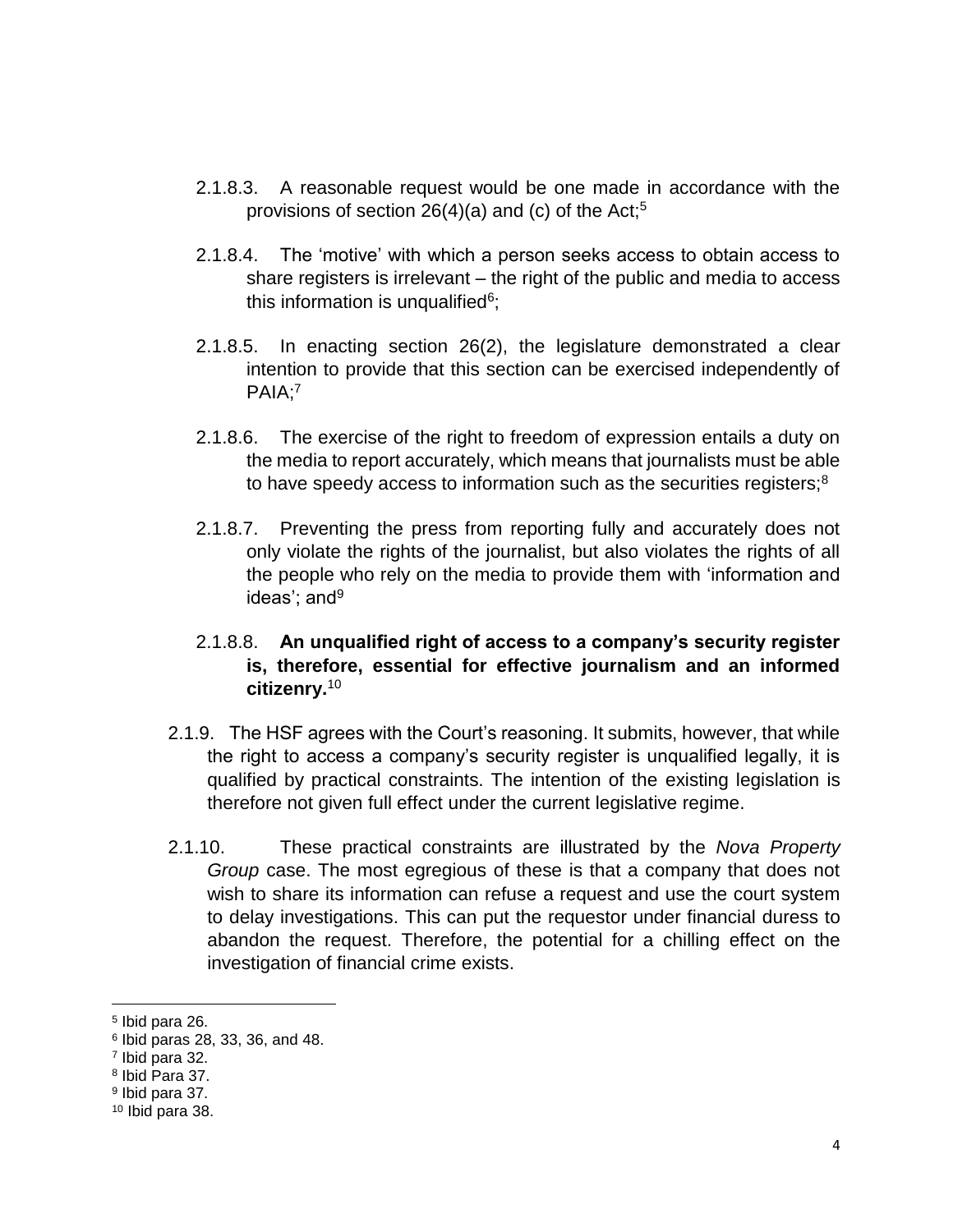- 2.1.11. Other constraints lie in the practicability of the existing provisions. It is not always possible for requestors to go to the physical location of the record (and where they do, they may be met with hostility, which is a deterrent). Written requests create a delay between the time of the request and the response. In journalism, timeliness is key. Even the making of a request can alert companies to an investigation and create an opportunity for the destruction or concealment of vital evidence. This in itself is a strong justification for enabling access to the share register without necessarily involving the company.
- 2.1.12. No further mention need be made of using PAIA to access the information as provided for in section 26(4)(c) beyond that the court expressly stated in *Nova Property* that "PAIA will not provide journalists prompt access to securities registers – for whom timely access is essential".<sup>11</sup>
- 2.1.13. Further, there is nothing to show that the offence created in section 26(9) of the Act actually has a deterrent effect in relation to refusing requests. The offence sanctions only the company and not individual directors or prescribed officers of the company and therefore does not allow for individual accountability. There are no statistics available as to whether this crime is reported or prosecuted. It is submitted that there should not be a need for this offence to burden the criminal justice system when the unqualified right of access can be given effect to by allowing access to share registers via the CIPC.
- 2.1.14. If the right to access this information is unqualified, there is no reason why it should not be made readily available to requestors without having to approach the companies directly. Crucially, the infrastructure to facilitate this already exists, in the form of the electronic information repository administered by CIPC.

# 2.2.*Financial Intelligence Centre Act 38 of 2001 (FICA)*

2.2.1. FICA was enacted with the aim of combating money laundering activities and the financing of terrorist and related activities. In order to achieve these aims, FICA places a number of obligations on "accountable institutions" as defined in FICA, which includes banks, attorneys, estate agents, and the like.

 $\overline{a}$ <sup>11</sup> Ibid para 24.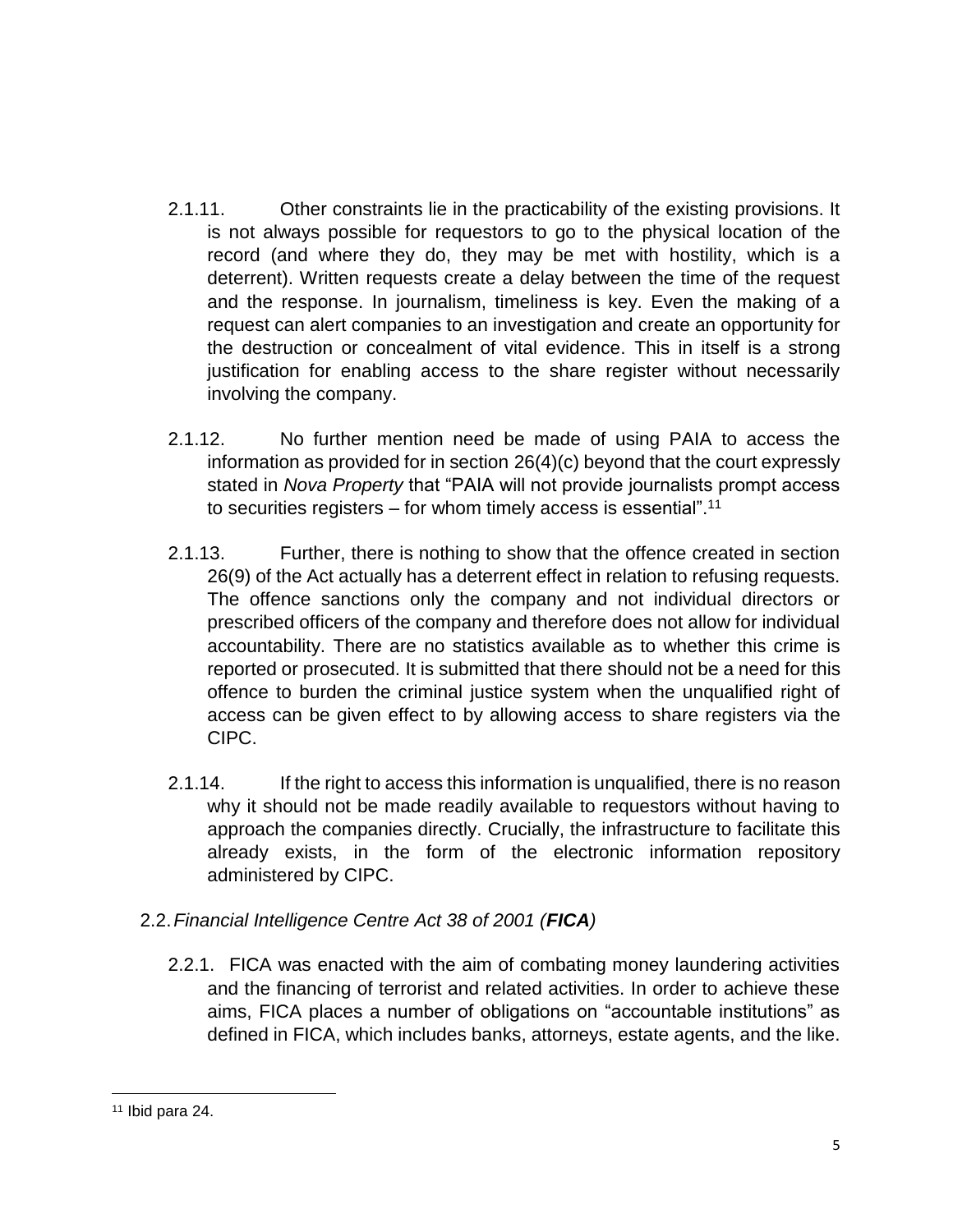2.2.2. Making share registers available through CIPC will allow accountable institutions easy access to information regarding the ownership and control structure of the client (section 21B(1)(b)) and be able to establish the identity of the beneficial owners of the client (section 21B(2)(a) and (b)). It will therefore make compliance easier and more effective, furthering the aims of that Act.

#### 2.3.*Other countries*

- 2.3.1. A number of countries presently allow for electronic access to share registers, including the following:
	- 2.3.1.1. In **Singapore** shareholder information is stored in the Electronic Register of Members (**EROM**) which is administered by the Accounting and Corporate Regulatory Authority. Members of the public can access the EROM online after the payment of a fee. This system was implemented in January 2016 following amendments to the Companies Act.
	- 2.3.1.2. The **New Zealand** Companies Office administers an online companies register where information relating to companies is readily available. No fee is payable – all that is required is to enter identifying information such as the company name or registration number into the search function. Certain historical data can also be accessed online.
	- 2.3.1.3. **India**'s Ministry of Corporate Affairs provides online access to share registers in much the same way as has been proposed in this submission. Companies are required to file an annual return within 60 days of an annual general meeting. It is required that a list of shareholders is attached to Form MGT 7, which forms part of the return. This information is available to the public upon payment of a fee.
	- 2.3.1.4. In the **United Kingdom**, companies can elect to keep their register of members on the public register, which is administered by the Companies House (the UK equivalent of the CIPC). Once such an election is made, the public is able to access the share register online. Notably, if a company chooses not to keep its register of members on the public register, it is obliged to hold it at its premises, where it can be viewed by the public upon request.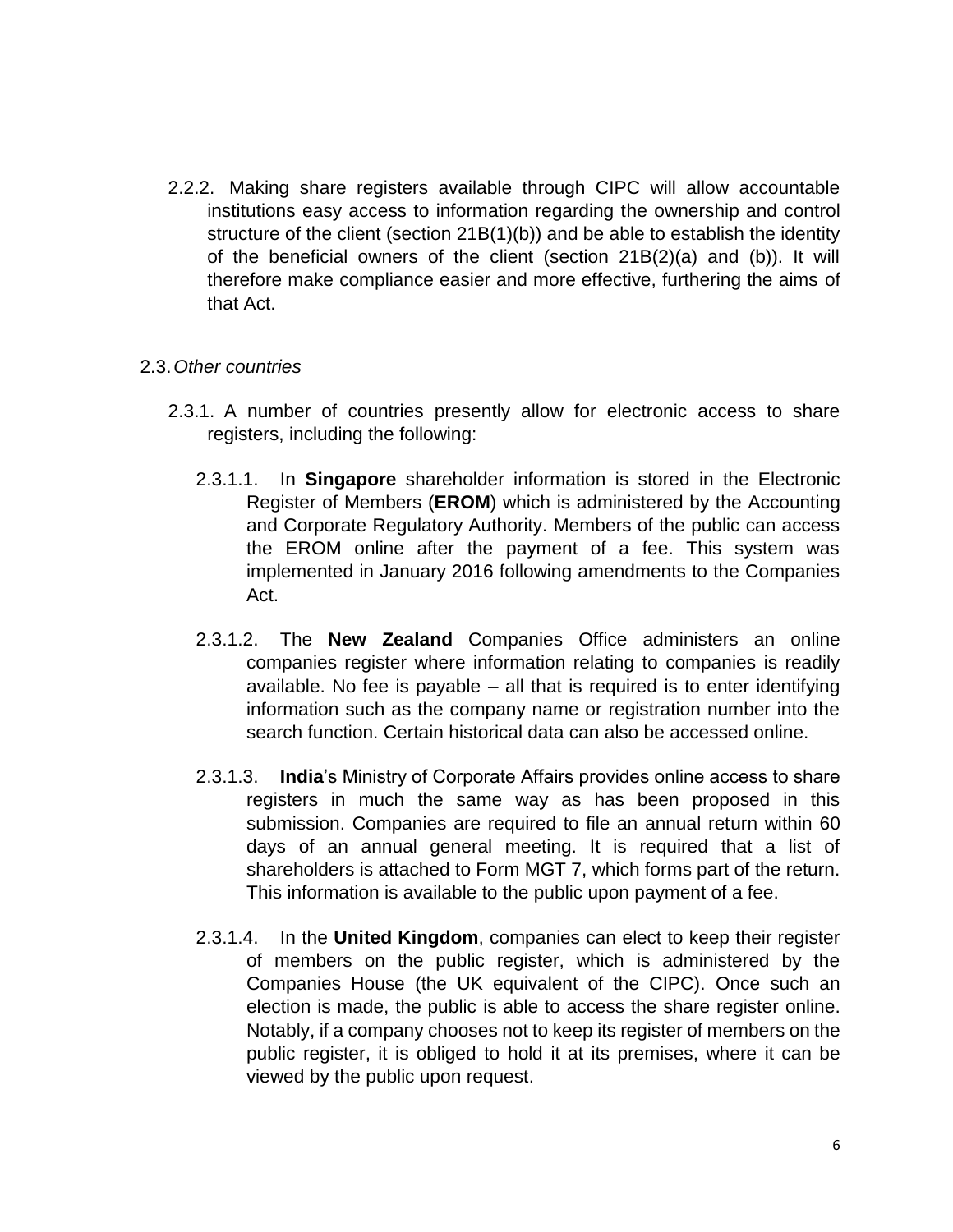2.3.2. There is therefore a growing recognition of the value of transparency in relation to share registers in various international jurisdictions.

## 2.4.*South African context*

- 2.4.1. While guidance can be drawn from other countries, this cannot be determinative of South African policy. South Africa's unique constitutional framework and circumstances necessitate strong protections for transparency. Openness is a foundational value listed in the Constitution. It operates against secrecy, which permits the concealment of illegal and immoral acts. Where money is involved, secrecy must be treated with circumspection.
- 2.4.2. South Africa and the African continent generally is suffering the ill effects of illicit financial flows (**IFFs**). <sup>12</sup> A dedicated effort to reforming laws and policies to combat IFFs effectively is required. Various IFFs are facilitated by the movement of funds between various companies at different levels of ownership. Some of these entities are merely postbox companies, incorporated with the purpose of obscuring beneficial ownership.
- 2.4.3. The task of "following the money" where IFFs are suspected is made easier by readily-available access to share registers. This type of exercise is not just for the authorities. It must not be forgotten that the public can also play a role in uncovering and reporting IFFs – but only if they are enabled to do so. Making the share registers of companies publicly available is a first step.
- 2.4.4. Enforcing the obligation on companies to make their share registers available will also act as a deterrent to companies from engaging in illegal activities in various areas.

# 2.5.*Practical considerations*

 $\overline{a}$ 

2.5.1. In light of the above, the HSF submits that access to share registers via the CIPC be specifically provided for in the Act by way of amendment to section 26(4) as follows:

"(4) A person may exercise the rights set out in  $-$ 

<sup>&</sup>lt;sup>12</sup> "Track it! Stop it! Get it! Illicit Financial Flows" Report on the High Level Panel on Illicit Financial Flows from Africa, accessed at

https://www.uneca.org/sites/default/files/PublicationFiles/iff\_main\_report\_26feb\_en.pdf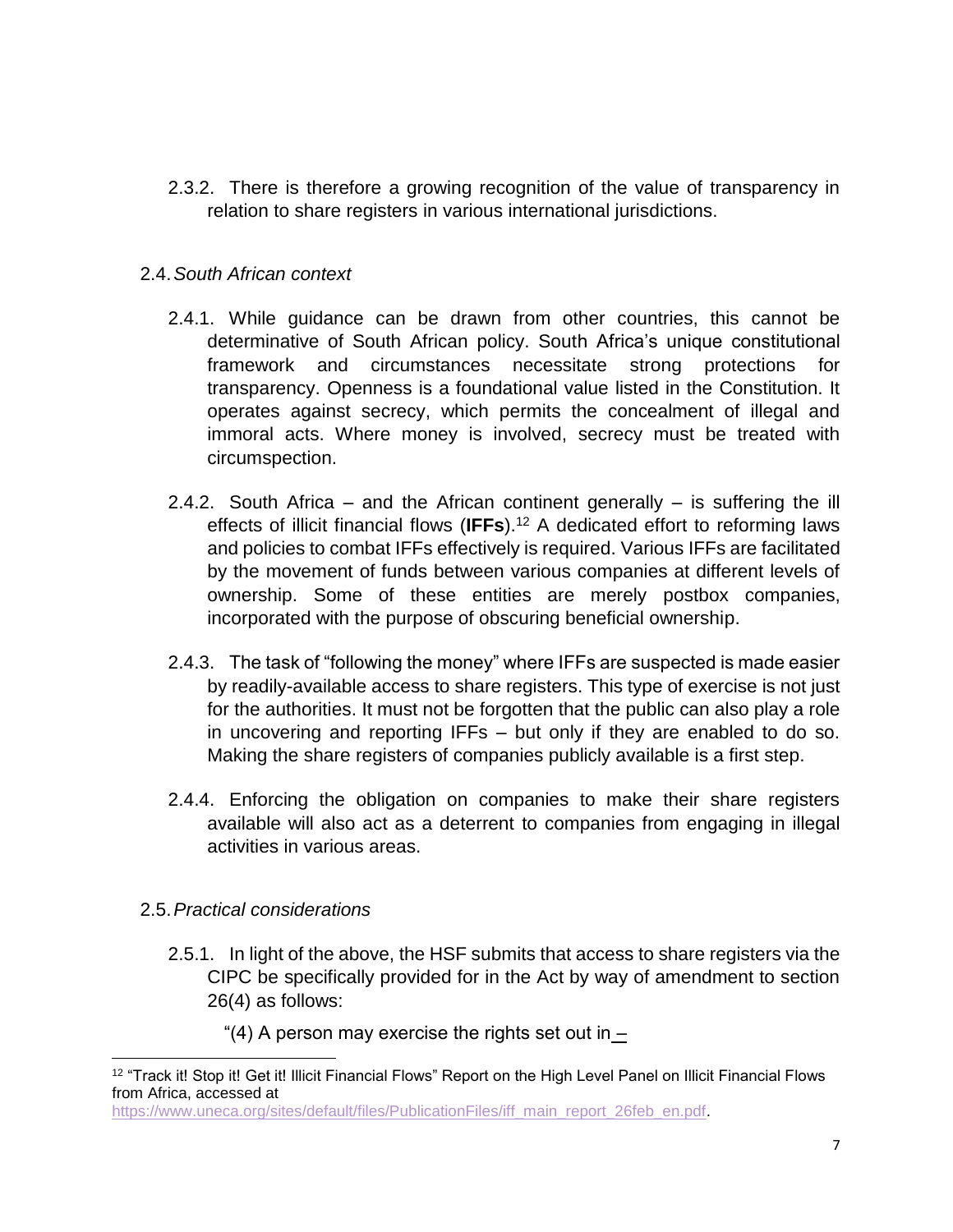- (a) subsection (1) or  $(2)$ , or contemplated in subsection (3)
	- (i) for a reasonable period during business hours;
	- (ii) by direct request made to a company in the prescribed manner, either in person or through an attorney or other personal representative designated in writing; or
	- (iii) in accordance with the Promotion of Access to Information Act, 2000 [\(Act 2 of](http://ipproducts.jutalaw.co.za.nwulib.nwu.ac.za/nxt/foliolinks.asp?f=xhitlist&xhitlist_x=Advanced&xhitlist_vpc=first&xhitlist_xsl=querylink.xsl&xhitlist_sel=title;path;content-type;home-title&xhitlist_d=%7bstatreg%7d&xhitlist_q=%5bfield%20folio-destination-name:%27a2y2000%27%5d&xhitlist_md=target-id=0-0-0-13655) 2000);

(b) subsection  $(2)$  –

(i) for a reasonable period during business hours;

(ii) by direct request made to a company in the prescribed manner, either in person or through an attorney or other personal representative designated in writing;

(iii) in accordance with the Promotion of Access to Information Act, 2000 [\(Act 2 of 2000\)](http://ipproducts.jutalaw.co.za.nwulib.nwu.ac.za/nxt/foliolinks.asp?f=xhitlist&xhitlist_x=Advanced&xhitlist_vpc=first&xhitlist_xsl=querylink.xsl&xhitlist_sel=title;path;content-type;home-title&xhitlist_d=%7bstatreg%7d&xhitlist_q=%5bfield%20folio-destination-name:%27a2y2000%27%5d&xhitlist_md=target-id=0-0-0-13655); or

(iv) by request to the Commission in the prescribed manner and upon the payment of the prescribed fee."

- 2.5.2. It can be expected that including shareholder registers in the CIPC's database and creating means for requestors to access that information would require some financial outlay and IT infrastructure development. Nevertheless, this would involve the development of an existing system and should not be overly burdensome.
- 2.5.3. Practically, it would involve amendment to the CoR 30.1 form to include a section relating to beneficial ownership. At the very least, the following information would be required:
	- 2.5.3.1. Identity of shareholders, including their names and identity numbers. Other identifying information, such as addresses, should be considered for inclusion; and
	- 2.5.3.2. Number and class of shares held by each shareholder.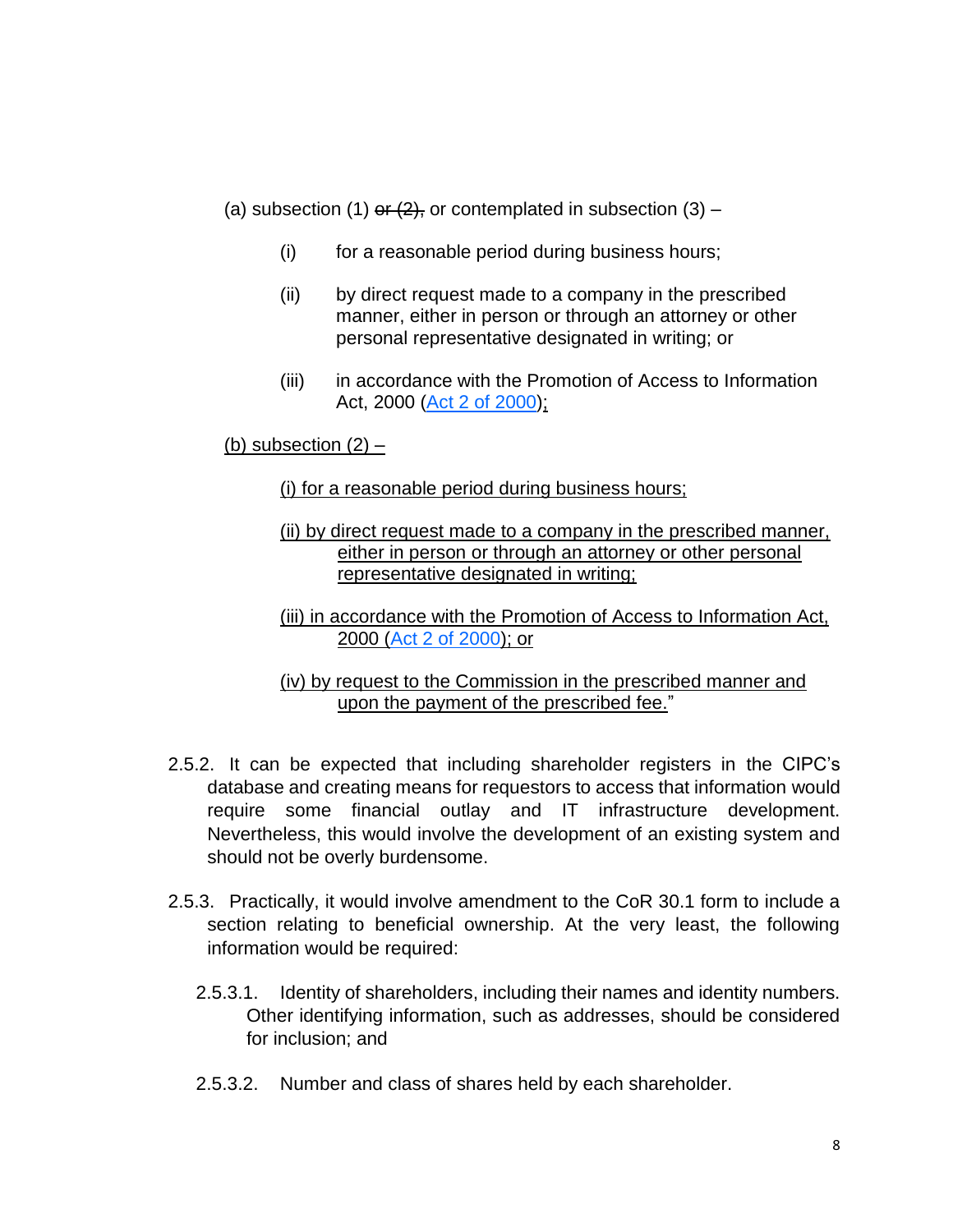- 2.5.4. The CIPC would then be required to hold this information in its records following the filing of each annual return and provide it upon request. In this way, any person would be able to quickly and cheaply access share registers that are accurate up to the date of the last return submitted. A nominal fee may be charged before the information is provided.
- 2.5.5. Should historical information be required (or information regarding changes made after the date of the return), this can be obtained from the company directly by inspection or request.
- 2.5.6. The HSF submits that this amendment will give practical effect to the intention of section 26(4) of the Act, which is to provide unqualified access to information concerning beneficial ownership of shares.

## **3. Typographical comments**

- 3.1.The purpose of this section is to highlight certain typographical concerns in the Bill that the HSF has identified.
- 3.2.*Section 10 of the Bill*

The word "trust" at the end of the section appears to be used in error, as the subparagraph refers to a stakeholder agreement and not a "trust agreement". It is proposed that subparagraph (ii) read as follows once amended:

"(ii) cause the issued shares to be transferred to a third party, to be held by the third party as a stakeholder in terms of a stakeholder agreement but not as agent for either the company or the subscribing party, and later transferred to the subscribing party in accordance with the **stakeholder** agreement."

#### 3.3.*Section 15 of the Bill*

Section 15 of the Bill refers to the amendment of section 72 of the Act. In reading subsection (5), the use of the peremptory "must" and the conjunctive "and" creates an obligation upon companies falling within the category of companies that are required to appoint a social and ethics committee to apply for an exemption from the requirement. This cannot be the intention of the provision. It is suggested that this be amended to make the option to apply for an exemption permissive, rather than peremptory.